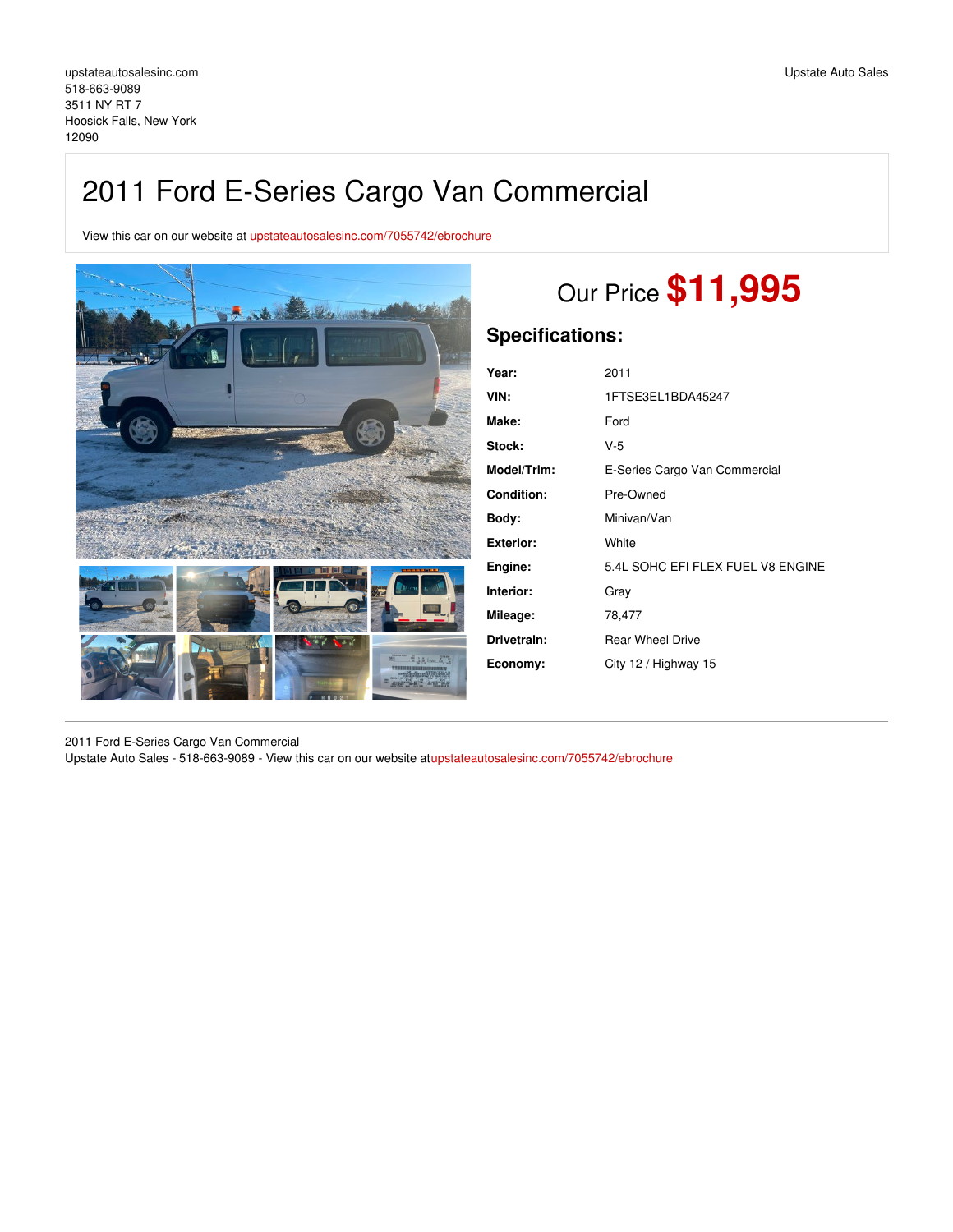

2011 Ford E-Series Cargo Van Commercial

Upstate Auto Sales - 518-663-9089 - View this car on our website a[tupstateautosalesinc.com/7055742/ebrochure](https://upstateautosalesinc.com/vehicle/7055742/2011-ford-e-series-cargo-van-commercial-hoosick-falls-new-york-12090/7055742/ebrochure)